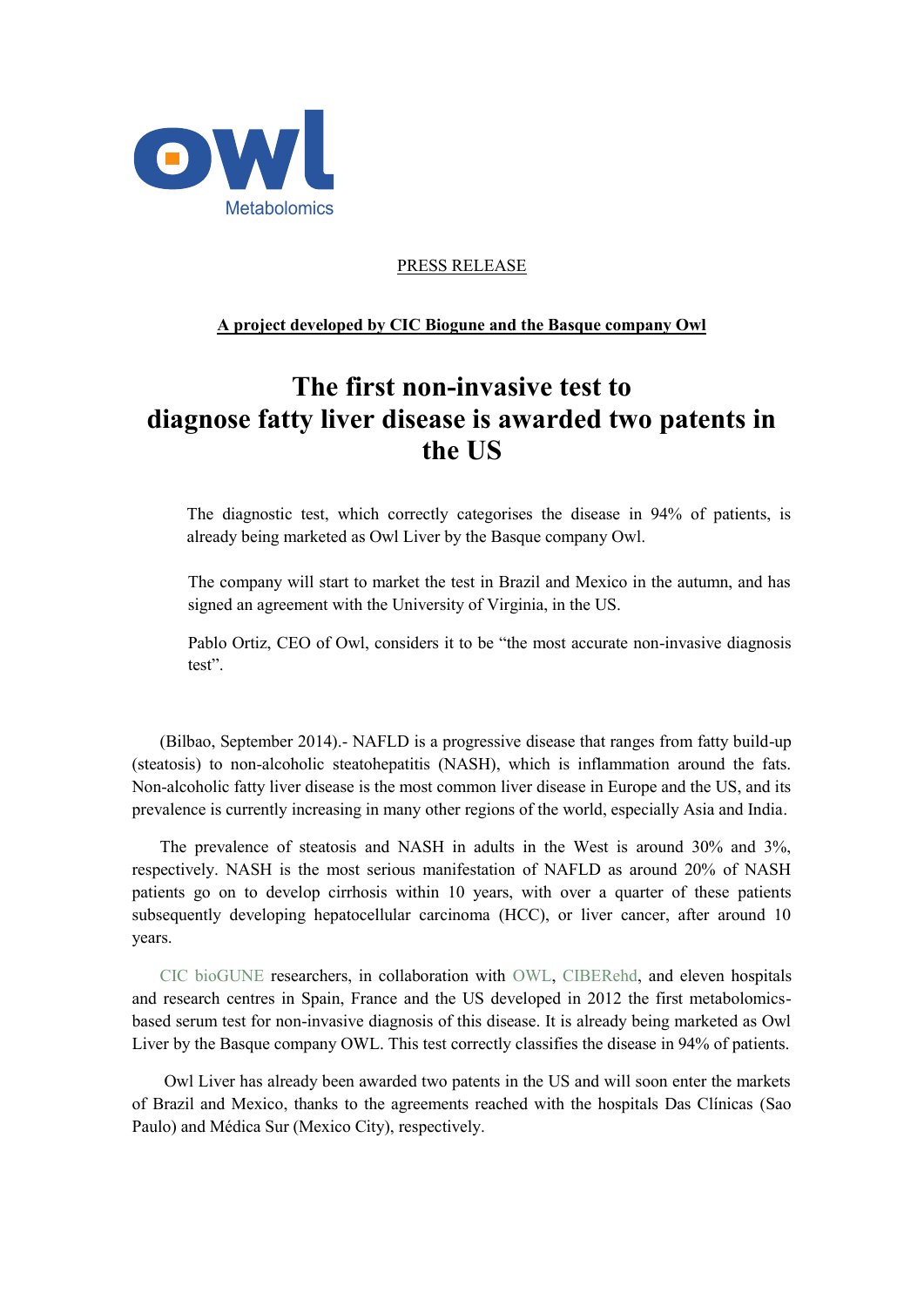According to Pablo Ortiz, CEO of Owl, "Owl Liver has become the most accurate noninvasive diagnosis test," and he believes that the fact that they have been awarded two patents in the US for these markers "increases the exclusiveness of our product in the American market and enables us to look for a licence holder who can help us to develop the product in the US".

In this sense, the Basque company has signed an agreement with the University of Virginia, which has enabled Owl to have access to samples of American patients from a world-renowned researcher, Dr Arun Sanyal, Chairman of the FDA's NASH commission. "This work has confirmed the key role of the markers that we find in our validation test," says Ortiz.

"This international experience will be added to the experience we are gaining at the Hospital Clínico in Barcelona and in the hospital network in the Basque Country that took part in the monitoring study with patients with suspected NASH, where the test can be prescribed by Social Security hepatologists. We hope that all this experience will give the test a privileged position in Spanish-American hepatology," he continues.

"But, without doubt, sales will actually increase thanks to its usage in the development of therapeutic products that are going to enter market. In this sense, we are in talks with three of the five companies that are in a more advanced stage of the clinical development of their products. One agreement with one or several of these companies would help sales to increase exponentially," he concludes.

## **NASH diagnosis**

NASH is currently diagnosed histologically and requires a liver biopsy. A liver biopsy is an invasive and subjective procedure that entails complications (the risk of death is close to 0.01%), and is prone to sampling errors.

As well as liver biopsies, diagnostic imaging techniques such as MRI and ultrasound images measure the fat, although these procedures are not able to distinguish between simple steatosis and NASH. Because of the limitations of liver biopsies and diagnostic imaging techniques, patients with NAFLD may benefit from the metabolomics-based non-invasive method proposed to predict NASH.

The test conducted by CIC bioGUNE and the Basque company OWL is based on a study carried out between 2009 and 2011 on 467 patients who had had biopsies, with a normal histology (90) or diagnosed as having NAFLD (steatosis, 246; NASH, 131). Around 700 serum metabolites were then analysed (including amino acids, glycerolipids, phospholipids, sphingolipids, fatty acids, acylcarnitines and bile acids) using a technique called ultraperformance liquid chromatography tandem mass spectrometry (UPLC-MS).

According to CIC bioGUNE director, Prof. José María Mato, "the analysis of this large amount of metabolomic information reveals that the metabolic footprint of NAFLD depends on patients' body mass index (BMI), which means that the pathogenic mechanism of NAFLD may vary according to each patient's level of obesity".

BMI is the index that measures the weight of a person based on their height, by dividing their weight in kilos by the square of their height in metres. Over 30 is considered obese and increases the risk of developing fatty liver disease.